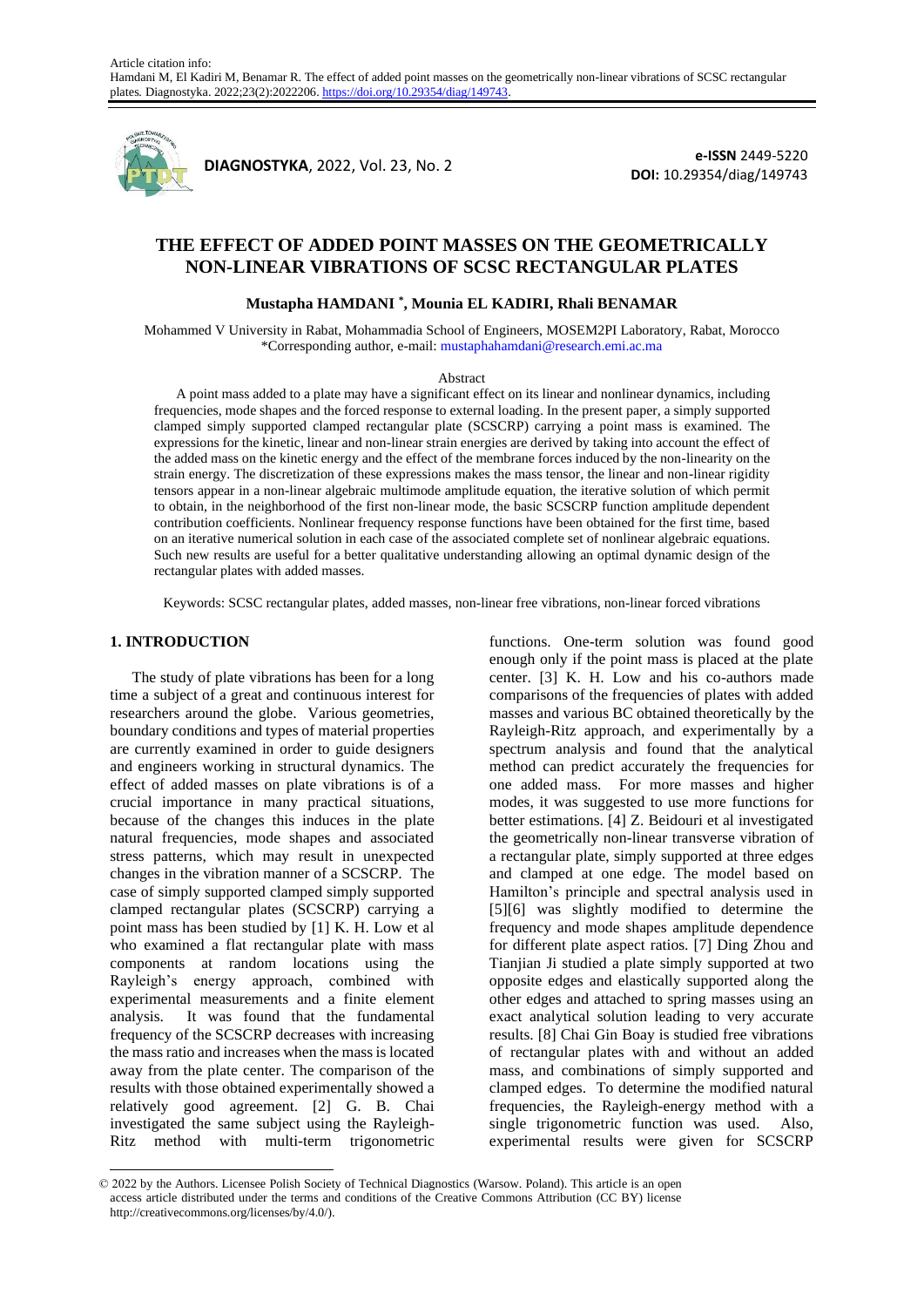carrying a point mass. It was found that the predicted first natural frequency of SCSCRP carrying a centric mass was in a good agreement with the measurements, while that of a plate with an added eccentric mass was not well predicted. [9] A. J. Mcmillan and A. J. Keane presented a new approach to the vibration control over a wide frequency range and showed it to be possible to reach a bunch of vibration isolation with small added masses. [10] A. W. Leissa considered free vibrations of rectangular plates with a mixture of free, simply supported and clamped edge conditions. [11] J-S Wu et al studied free vibrations of rectangular plates with three types of added concentrated elements using different approaches and compared the results with those based on the finite element method. [12] R. G. Jacquot and W. Soedel dealt with the vibrations of structures carrying discrete dynamic systems at discrete points. [13] P. A. A. Laura et al studied the behavior of beams and plates carrying elastically a mass. [14] A. D. Kiureghian et al dealt with the dynamic behavior of a structure attached with a light equipment by perturbation methods. [15] Q.S. Li studied free vibrations of a rectangular plate with two opposite edges simply-supported carrying a line of concentrated masses or elastic line-supports using an exact approach. [16] H. Fakhreddine et al investigated the vibrations of non-linear forced vibration of a beam with added masses, they found that the stress increases with increasing the mass ratio and decreases close to the clamps. [17] D. Wang and M.I. Friswell analyzed the minimum support stiffness in order to rise the plate natural frequency and found the optimal attachment point and the related minimum stiffness. [18] P. Mahadevaswamy and B.S. Suresh dealt experimentally with the transverse vibrations of a clamped plate by vibratory flap excited harmonically and then compared his results with those based on a finite element analysis. [19] P.A. Martin and A. J. Hull studied the dynamic response of a thin plate carrying concentrated masses in linear regime and the results were compared to finite element computations. [20] X. Pang et al developed a new model for non-linear eigenvalue problem of the vibrations of a plate with elastically added masses. In this paper, non-linear vibrations of a SCSCRP carrying an added point mass are investigated. First, comparisons of the natural frequencies of plates without and with an added mass are made. Then, the fundamental non-linear modes of various plates are given and compared to the linear ones, and new backbone curves indicating the effect of the added mass on the hardening type of non-linearity of SCSCRP are displayed. Then, the non-linear frequency response function of a SCSCRP carrying a point mass is presented for a wide frequency range.

# **2. NUMERICAL FORMULATION**

Consider transverse vibrations of the SCSCRP carrying a point mass shown in Fig. 1. The plate membrane strain energy  $V_a$  induced by large vibration amplitudes can be written as in [5]:

$$
V_a = \frac{3D}{2H^2} \int \left[ \left( \frac{\partial W}{\partial x} \right)^2 + \left( \frac{\partial W}{\partial y} \right)^2 \right]^2 dS \tag{1}
$$

D is the bending stiffness  $D = \frac{EH^3}{42(4\pi)^3}$  $\frac{EH}{12(1-\nu^2)}$  and  $ds =$  $dxdy$  is the elementary plate area,  $H$  is the plate thickness. The plate bending strain energy  $V_b$  is given by:

$$
V_b = \frac{1}{2} \int D \left[ \left( \frac{\partial^2 W}{\partial x^2} + \frac{\partial^2 W}{\partial y^2} \right)^2 + 2(1 - v) \left( \left( \frac{\partial^2 W}{\partial x \partial y} \right)^2 - \frac{\partial^2 W}{\partial x^2} \frac{\partial^2 W}{\partial y^2} \right) \right] dS \tag{2}
$$



Fig. 1. The notation for a SCSCRP with an added mass

The kinetic energy  $T$  of the plate and the added mass is:

$$
T = \frac{1}{2}\rho H \int \left(\frac{\partial W}{\partial t}\right)^2 dx dy + \frac{1}{2}m \left(\frac{\partial W(x_0, y_0)}{\partial t}\right)^2 \tag{3}
$$

If the space and time functions are supposed to be separable, the time supposed to be harmonic and the space term  $w(x, y)$  expanded in the form of a finite series, the transverse displacement function  $W$ can be written as:

$$
W(x, y, t) = w(x, y) \sin(\omega t) =
$$
  

$$
a_k w_k(x, y) \sin \omega t = a_{ij} w_{ij}(x, y) \sin (\omega t)
$$
 (4)

The functions  $w_{i,j}(x, y)$  are obtained as products of x and y simply supported and clamped beam functions  $f_i(x)$  and  $g_j(y)$ :

$$
w_{ij}(x, y) = f_i(x)g_j(y) \tag{5}
$$

The kinetic, membrane and bending strain energy expressions become after discretization:

$$
V_a = \frac{1}{2} a_i a_j a_k a_l b_{ijkl} \sin^4(\omega t)
$$
 (6)

$$
V_b = \frac{1}{2} a_i a_j k_{ij} \sin^2(\omega t) \tag{7}
$$

$$
T = \frac{1}{2}\omega^2 a_i a_j m_{ij} \cos^2(\omega t)
$$
 (8)

With  $b_{ijkl}$ ,  $k_{ij}$  and  $m_{ij}$  are the geometrical nonlinearity, rigidity and mass tensors given by:

$$
b_{ijkl} = \frac{3D}{H^2} \int \left( \frac{\partial w_i}{\partial x} \frac{\partial w_j}{\partial x} + \frac{\partial w_i}{\partial y} \frac{\partial w_j}{\partial y} \right) \left( \frac{\partial w_k}{\partial x} \frac{\partial w_l}{\partial x} + \frac{\partial w_k}{\partial y} \frac{\partial w_l}{\partial y} \right) dxdy
$$
  
\n
$$
k_{ij} = \int D \left[ \left( \frac{\partial^2 w_i}{\partial x^2} + \frac{\partial^2 w_i}{\partial y^2} \right) \left( \frac{\partial^2 w_j}{\partial x^2} + \frac{\partial^2 w_j}{\partial y^2} \right) + 2(1 - v) \left( \frac{\partial^2 w_i}{\partial x \partial y} \frac{\partial^2 w_j}{\partial x \partial y} - \frac{\partial^2 w_i}{\partial x^2} \frac{\partial^2 w_j}{\partial y^2} \right) \right] dxdy \qquad (9)
$$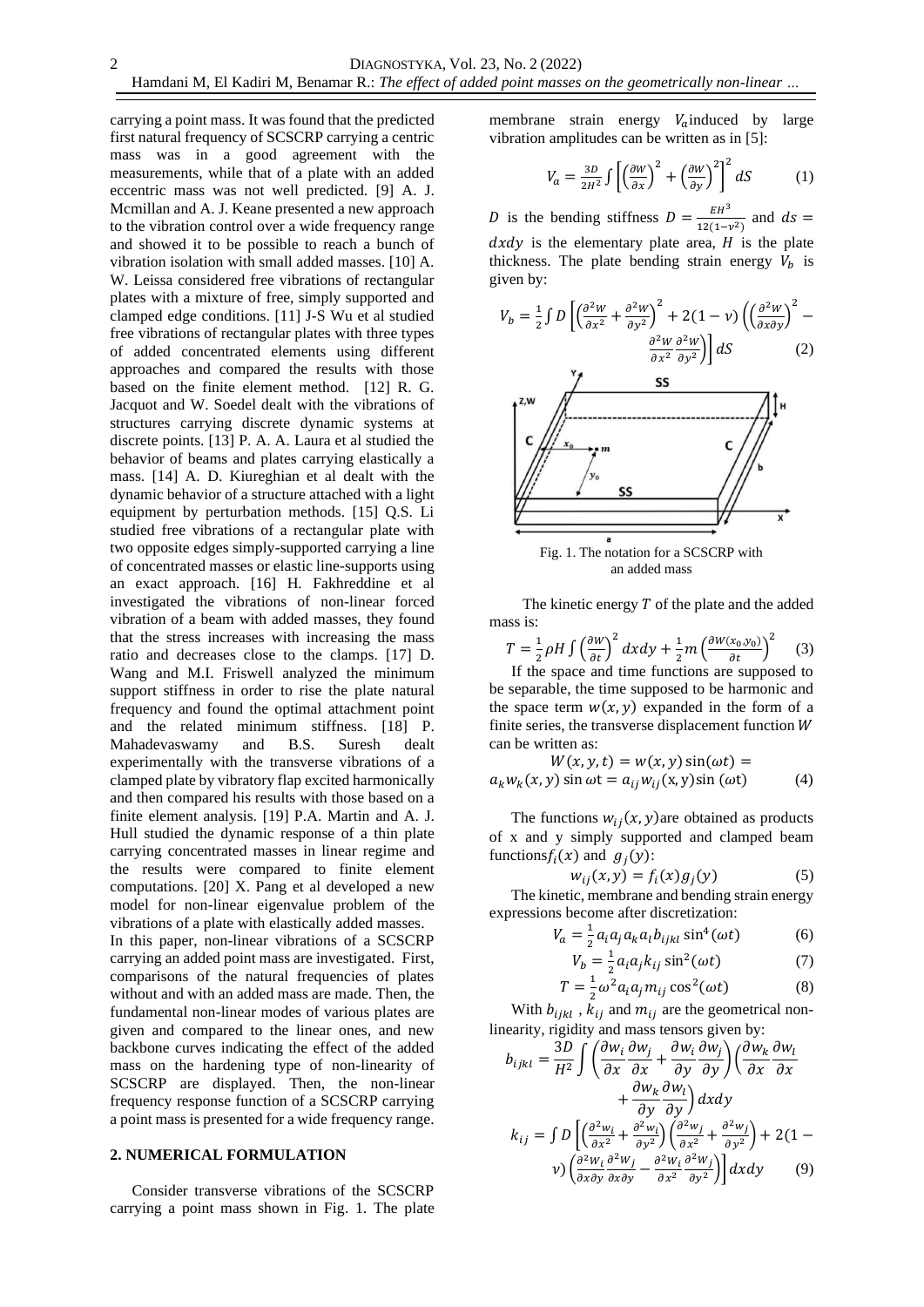$$
m_{ij} = \rho H \int w_i w_j \, dx dy + m w_i(x_0, y_0) w_j(x_0, y_0)
$$
\n(10)

Non-dimensional parameters are defined by:  
\n
$$
w_i(x, y) = Hw^*_{i}\left(\frac{x}{a}, \frac{y}{b}\right) = Hw^*_{i}(x^*, y^*)
$$
\n(11)

a and b being the plate length and width along the  $x$ and  $y$  axes. The previous tensors can be written as:

$$
b^*_{ijkl} = 3 \int \left( \alpha^2 \frac{\partial w^*_{ij} \partial w^*_{ij}}{\partial x^*} + \frac{\partial w^*_{ij} \partial w^*_{ij}}{\partial y^*} \right) \left( \alpha^2 \frac{\partial w^*_{ik} \partial w^*_{ij}}{\partial x^*} + \frac{\partial w^*_{ik} \partial w^*_{ij}}{\partial y^*} \right) dx^* dy^* \quad (12)
$$
  
\n
$$
k^*_{ij} = \int \left( \alpha^2 \frac{\partial^2 w^*_{ik}}{\partial x^*} + \frac{\partial^2 w^*_{ij}}{\partial y^*} \right) \left( \alpha^2 \frac{\partial^2 w^*_{ij}}{\partial x^*} + \frac{\partial^2 w^*_{ij}}{\partial y^*} \right) + \frac{\partial^2 (w^*_{ij} \partial^2 w^*_{ij})}{\partial x \partial y \partial y} \left( \frac{\partial^2 w^*_{ij}}{\partial x \partial x^2} + \frac{\partial^2 w^*_{ij}}{\partial y^2} \right) dx^* dy^* \quad (13)
$$
  
\n
$$
m^*_{ij} = \int w^*_{ij} w^*_{ij} dx^* dy^* + \eta w^*_{ij} (x^*_{ij} \partial^2 w^*_{ij} + \eta w^*_{ij} (x^*_{ij} \partial^2 w^*_{ij}) \qquad (14)
$$

 $\eta$  is the ratio of the added mass to the plate total mass  $\eta = \frac{m}{\sqrt{m}}$  $\frac{m}{\rho H a b}$  and  $\alpha$  is the plate aspect ratio  $\alpha = \frac{b}{a}$  $\frac{b}{a}$ . The relationship between non-dimensional dimensional tensors are:

$$
b_{ijkl} = \frac{DaH^2}{b^3} b^*_{ijkl} \tag{15}
$$

$$
k_{ij} = \frac{DaH^2}{b^3} k^*_{ij}
$$
 (16)

$$
m_{ij} = \rho \ddot{H}^3 abm^*_{ij} \tag{17}
$$

The equation of motion of the vibrating plate can be obtained by Hamilton's principle:

$$
\delta \int_0^{2\pi/\omega} (V - T) dt = 0 \tag{18}
$$

In which  $\delta$  indicates the variation of the integral,  $V$  and  $T$  are respectively the total strain and kinetic energies. This leads to the following set of  $n$  nonlinear algebraic equations:

$$
3a_{i}a_{j}a_{k}b^{*}{}_{ijkr} + 2a_{i}k^{*}{}_{ir} - 2\omega^{*2}a_{i}m^{*}{}_{ir} = 0
$$
  

$$
r = 1,...,n
$$
 (19)

which may be written in a matrix form as:  $3[B^*(A)]\{A\} + 2[K^*]\{A\} - 2\omega^{*2}[M^*]\{A\} = \{0\}$ (20)

 $\omega^*$ <sup>2</sup> can be expressed by pre-multiplying the last equation by  $\{A\}^T$ , leading to:

$$
\omega^2 = \frac{a_i a_j k^*_{ij} + \frac{3}{2} a_i a_j a_k a_l b^*_{ijkl}}{a_i a_j m^*_{ij}}
$$
(21)

With:

$$
\omega^2 = \frac{b}{\rho h b^4} {\omega^*}^2 \tag{22}
$$

Substituting equation (21) into the non-linear algebraic system leads to:  $3a_i a_j a_k b^*{}_{ijkr} + 2a_i k^*{}_{ir} -$ 

$$
2\frac{a_i a_j k_{ij}^* + \frac{3}{2} a_i a_j a_k a_l b_{ijkl}}{a_i a_j m_{ij}^*} a_i m^*_{ir} = 0 \ r = 2, ..., n \ (23)
$$

The results relative to non-linear vibrations have been obtained by solution of Equation (23) using the Harwell library NS01A routine and the complete non-linear tensor  $b^*_{ijkr}$  in order to get accurate results in the non-linear regime.

To study the response to a concentrated harmonic excitation force, a forcing term is added to the righthand side of Equation (23), leading to:

$$
\frac{3}{2}a_i a_j a_k b_{ijkr}^* + a_i k_{ir}^* - \omega^{*2} a_i m_{ir}^* = f_r^* \ r = 1, ..., n
$$
\n(24)

 $f_r^*$  is the dimensionless generalized force whose expression for a concentrated force  $F$  applied at the point of coordinates  $(x_0^*, y_0^*)$  is:

$$
f_r^* = \frac{b^3 F}{a D H} w_r^* (x_0^*, y_0^*)
$$
 (25)

An iterative method using the Harwell library routine NS01A has been used to solve the  $n$  nonlinear algebraic equations with  $n$  unknowns (24). It consisted on selecting a non-dimensional excitation frequency  $\omega^*$  and starting with an initial estimate for the *n* contributions  $(a_1, a_2, \ldots, a_n)$ . The solution obtained was then taken as a new initial approximation for the following step for an excitation frequency  $\omega^* + \Delta \omega^*$ . The desired frequency segment was covered by repeating this process. it is worth noticing here that the routing sometimes diverges when passing through bifurcation points if the initial solution estimate is too far from the nearest solution.

### **3. NUMERICAL RESULTS AND DISCUSSION**

The non-linear regime of a SCSCRP with added masses is almost not discussed in the literature. Most of the papers deal only with linear frequencies and there is a wide obscure gap of information about the non-linear behavior of the SCSCRP with an added mass including the non-linear frequencies and mode shapes, the hardening type of non-linearity accentuation and the non-linear forced response to harmonic excitation. This topic, addressed in the present work, is presented in what follows. If only linear vibrations are considered, the term  $b^*_{ijkr}$  is omitted and Equation (19) reduces to:

$$
a_i k^*{}_{ir} - \omega^{*2} a_i m^*{}_{ir} = 0 \quad r = 1,..,n \quad (26)
$$

The classical eigen value problem (26) is solved using MATLAB Software to get the SCSCRP with an added mass linear frequencies and mode shapes.

In the case of a SCSC square plate with no added masses, the non-dimensional parameter  $n$  equals 0 and the plate aspect ratio  $\alpha$  equals 1. The frequency obtained here using 9 by 9 symmetric and antisymmetric functions in both directions have been compared to those given by Leissa [10], Whitney [21], Low et al [22], and G. B. Chai [23]. A good agreement is found between the present results and those of Leissa [10], Whitney [21] and G. B. Chai [23], as can be seen in Table 1. It is worth noticing that G. B. Chai [23] used 100 functions to generate his results, very close to those obtained here with much less computational effort.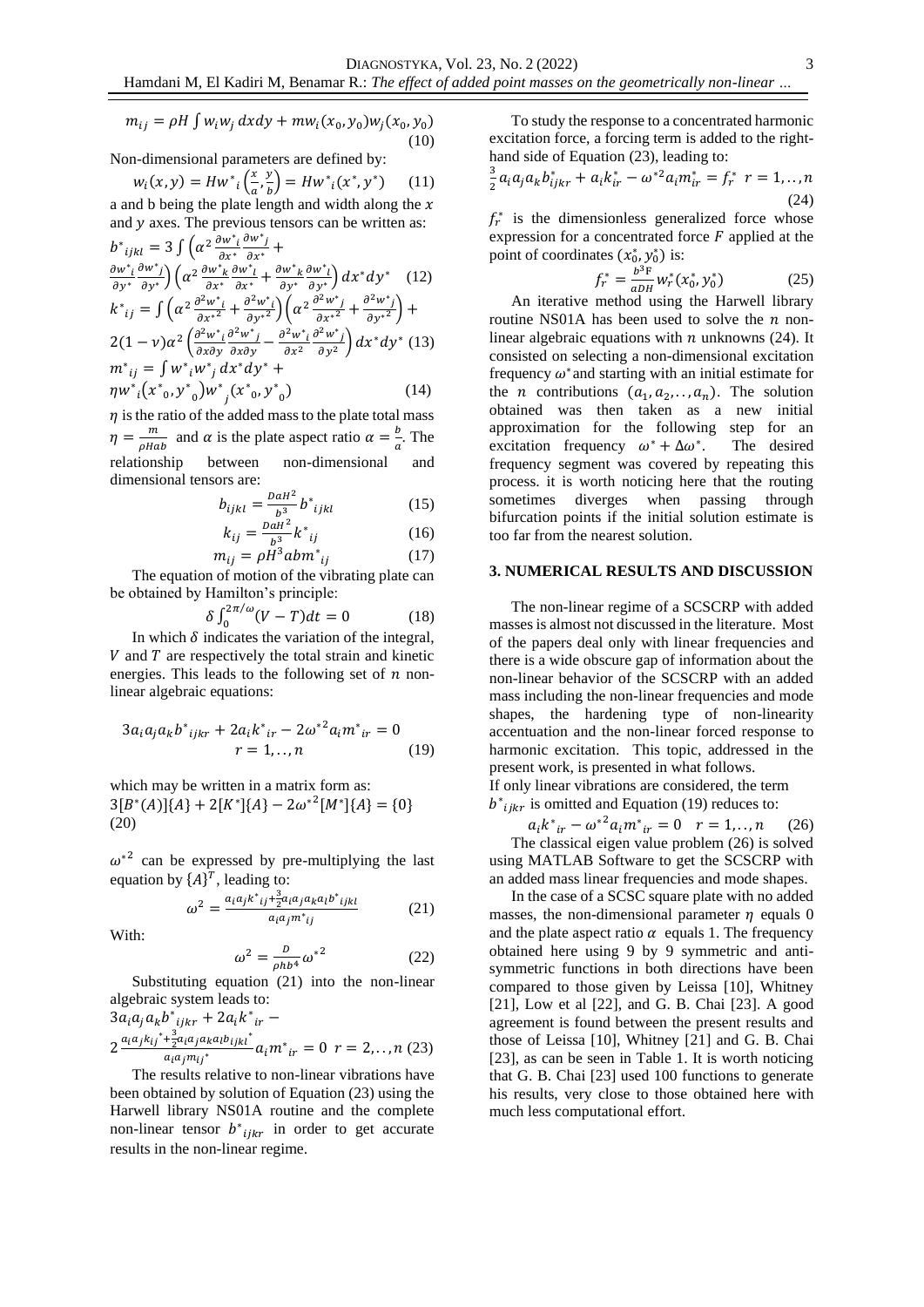| G. B.       | Present |
|-------------|---------|
|             |         |
| <b>CHAI</b> | work    |
| [23]        |         |
|             |         |
| 28.97       | 28.95   |
| 54.77       | 54.74   |
| 69.40       | 69.32   |
| 94.71       | 94.60   |
|             |         |

Table 1. comparison of the natural frequencies of a square SCSCP with no mass added

Table 1. Natural frequencies of a SCSCRP with an added centric mass.  $\alpha = 0.59$ 

4

| η        | Experi- | <b>FEM</b> | R.Q.  | Chai  | Present |
|----------|---------|------------|-------|-------|---------|
|          | ment    | $[25]$     | [8]   | Gin   | work    |
|          | [22]    |            |       | Boay  |         |
|          |         |            |       | [24]  |         |
| $\theta$ | 62.76   | 67.62      | 68.48 | 67.11 | 67.08   |
| 0.13     | 51.52   | 53.91      | 51.40 | 48.75 | 50.08   |
| 0.28     | 41.94   | 44.45      | 42.35 | 38.83 | 39.85   |
| 0.41     | 34.14   | 38.90      | 37.20 | 33.48 | 34.60   |
| 0.56     | 31.6    | 34.73      | 33.30 | 26.59 | 30.51   |
| 0.69     | 28.51   | 31.88      | 30.62 | 25.99 | 27.93   |
| 0.82     | 26.85   | 29.61      | 28.49 | 24.96 | 25.90   |
| 0.98     | 24.86   | 27.50      | 26.49 | 23.09 | 23.93   |
| 1.10     | 24.02   | 26.12      | 25.19 | 21.88 | 22.71   |
| 1.23     | 23.41   | 24.82      | 23.96 | 20.76 | 21.57   |
| 1.38     | 22.24   | 23.62      | 22.82 | 19.72 | 20.46   |
| 1.53     | 22.00   | 22.54      | 21.79 | 18.79 | 19.48   |
| 1.67     | 21.29   | 21.66      | 20.95 | 18.03 | 18.71   |
| 1.81     | 20.44   | 20.87      | 20.20 | 17.36 | 18.02   |
| 1.94     | 20.11   | 20.17      | 19.53 | 16.76 | 17.44   |
| 2.08     | 19.47   | 19.53      | 18.92 | 16.22 | 16.87   |
| 2.22     | 18.69   | 18.95      | 18.36 | 15.73 | 16.35   |
| 2.36     | 18.17   | 18.42      | 17.85 | 15.28 | 15.88   |
| 2.50     | 17.88   | 17.93      | 17.38 | 14.86 | 15.45   |
| 2.64     | 17.44   | 17.47      | 16.94 | 14.48 | 15.05   |
| 2.78     | 17.23   | 17.05      | 16.54 | 14.12 | 14.68   |

For comparison purposes for a plate with an added centric mass, the SCSCP studied in [24] has been examined by the present method using, due to the symmetry, only 4 symmetric functions in both directions, which led to 16 plate functions in total.

Table 2 presents the frequencies obtained experimentally in [22] and those calculated here for a SCSCRP ( $\alpha = 0.59$ ) with an added centric mass. The difference between experimental and semianalytical results does not exceed 4% for added mass ratios *n* less than unity. For higher values, up to  $\eta$  = 2.78, the difference increases to 15%. This may be explained by the fact that the added masses are attached together vertically, leading to an increase in the moment of inertia when multiple masses are used, which is not taken into consideration here.

The presence of the added mass concentrates the vibration at the mass location. It is also noticed that for eccentric added masses, the point of maximum deflection is moved from the plate center to the mass location and that phenomenon is clearer for small plate aspect ratios and high mass ratios.

Concerning the fundamental mode shape, it is affected by the simple supports, especially in the non-linear regime. Fig. 3 presents the normalized sections of the first non-linear mode shape corresponding to  $y^*=0.5$  for SCSCRP ( $\alpha=0.6$ ) carrying a point mass  $(\eta=0.2)$  at its center. Fig. 4 presents the same conditions but along the line  $x^*=0.5$ . It is clear that the changes appear along the y\* direction which is close to the simple supports and that the added mass tends to make the shape of the mode around the mass location straighter with an increase in the vibration amplitude. The clamped edges limit the changes at large vibration amplitudes on the contrary to the simply supported edges.

Fig. 5 presents the normalized section of the plate first non-linear mode shape corresponding to  $y^*$ =0.5 and  $\alpha = 0.6$  and an added mass ( $\eta = 0.2$ ) placed at the point of coordinates (0.25,0.5). The normalized sections correspond to different amplitudes as indicated in the figure. It appears that the maximum displacement  $W_{max}$  moves towards the mass location with increasing the vibration amplitude and that the curvature increases in the largest area between the maximum of the mode and the clamps.



Fig. 2. Normalized sections of the first nonlinear mode shape corresponding to  $y^* = 0.5$ and  $\alpha = 0.6$  carrying a concentrated mass at the plate center  $\eta = 0.2$ . (1) lowest amplitude, (2): highest amplitude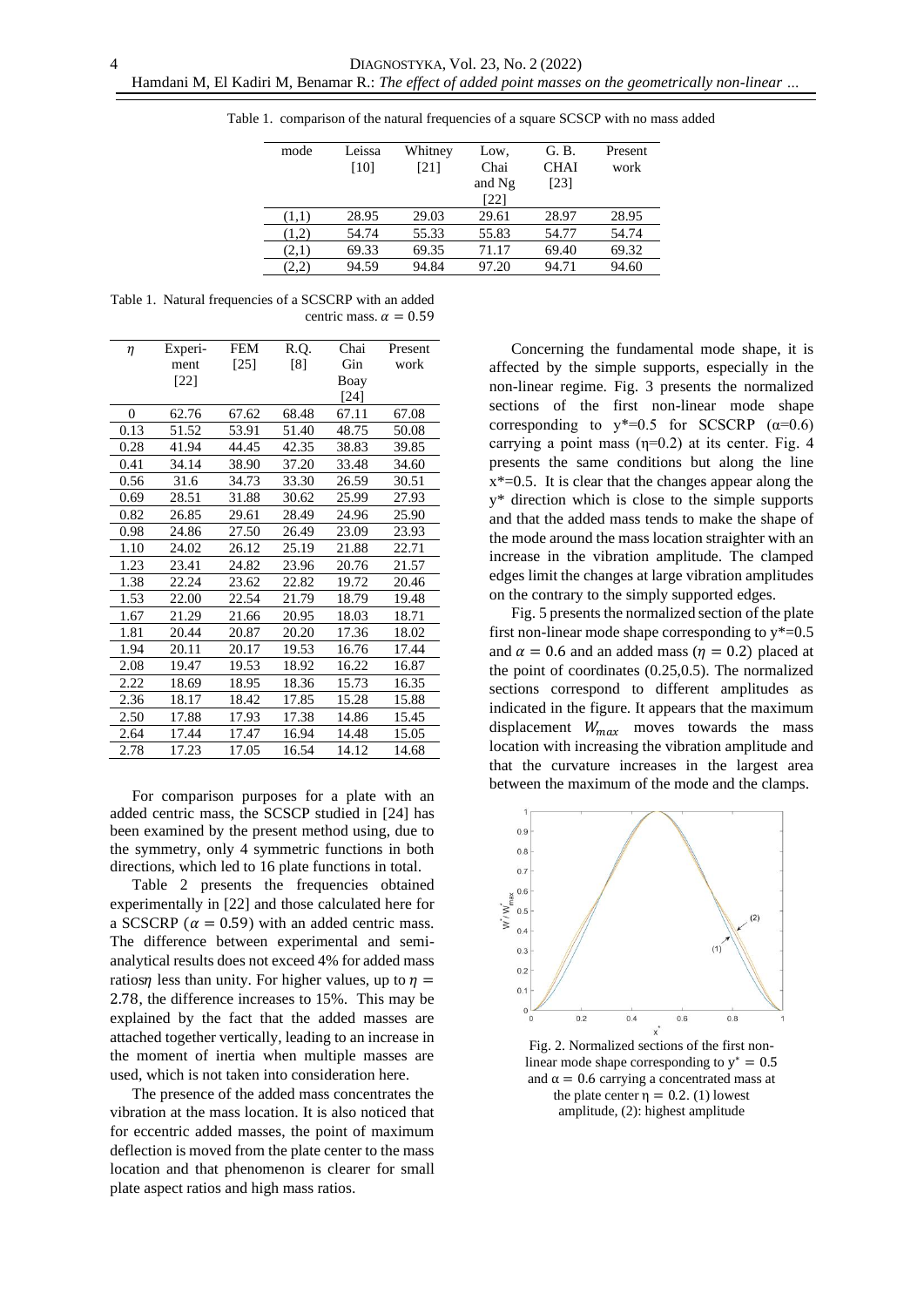

Fig. 3. Normalized sections of the first nonlinear mode shape corresponding to  $x^* = 0.5$ and  $\alpha = 0.6$  for a plate carrying a concentrated mass at its center  $\eta = 0.2$ . (1) lowest amplitude, (2) highest amplitude



Fig. 4. Normalized sections of the first nonlinear mode shape corresponding to  $y^* = 0.5$ and  $\alpha = 0.6$  for a plate carrying concentrated mass at  $(0.25, 0.5)$   $\eta = 0.2$ . (1) lowest amplitude, (2) highest amplitude

The non-linear behavior of a SCSCRP carrying a mass is examined in this paper in order to investigate the ways the added mass hardens or softens its nonlinearity type. This appears in the joint figures displaying the maximum amplitude  $W_{max}$  versus the non-linear frequency parameter. Fig. 6 presents the backbone curves of a SCSCRP ( $\alpha = 0.6$ ) with no mass added and with an added centric mass for mass ratios  $\eta$  equal to 0.1 and 0.2. It is observed that the added centric mass decreases the hardening type of non-linearity, which decreases also with increasing the added mass ratio.

The backbone curves presented in Fig. 7 for SCSCRP without and with an added mass located at (0.25,0.5), for mass ratios  $\eta = 0.1, 0.2$ , reveal that for  $\eta = 0.1$ , the non-linearity is not affected. For  $\eta =$ 0.2, the hardening effect is more reduced if the mass location is closer to the clamped edge than to the simply supported edge. Fig. 8 shows the backbone curves of SCSCRP with no added mass and with an added centric mass located at (0.5, 0.25) for  $\eta$  = 0.1, 0.2. It is clear that the added mass at that location

increases the hardening type of non-linearity, which may be due to the fact that in this case the mass is closer to the simply supported than to the clamped edge.



Fig. 5. the backbone curve of a SCSC plate with an aspect ratio  $\alpha = 0.6$  and no mass added and with an added mass located at the plate center



Fig. 6. the backbone curve of a SCSC plate with an aspect ratio  $\alpha$ =0.6 and no mass added and with an added mass located at (0.25,0.5)

The SCSCRP response to a harmonic concentrated force applied at different locations is investigated in this paper and plots of the obtained non-linear frequency response functions (NLFRF) are given. The mechanical characteristics adopted here are:  $a = 0.25m, b = 0.15m, h =$ 0,0005m,  $\rho = 7850Kg/m^3$ ,  $E = 198.10^9 Pa$ and  $v = 0.3$ . Fig. 9 presents the NLFRF a SCSCRP with no added mass and with an added mass located at its center, subjected to a harmonic force applied also at the plate center. The SCSCRP exhibits a hardening type of non-linearity and the added mass decreases the non-linearity as can be seen in the vicinity of the first, fourth and eighth modes. The second and third modes are not excited by the centric harmonic force. Fig. 9 presents the NLFRF of a SCSCRP ( $\alpha = 0.6$ ) with no added mass and with an added mass located at (0.25,0.5) under a harmonic centric excitation. It is worth noticing that the mass located at (0.25,0.5) activates the response to a centric excitation of the second mode but not that of the third mode. This is due to the fact the added mass moves the nodal line of the second mode from the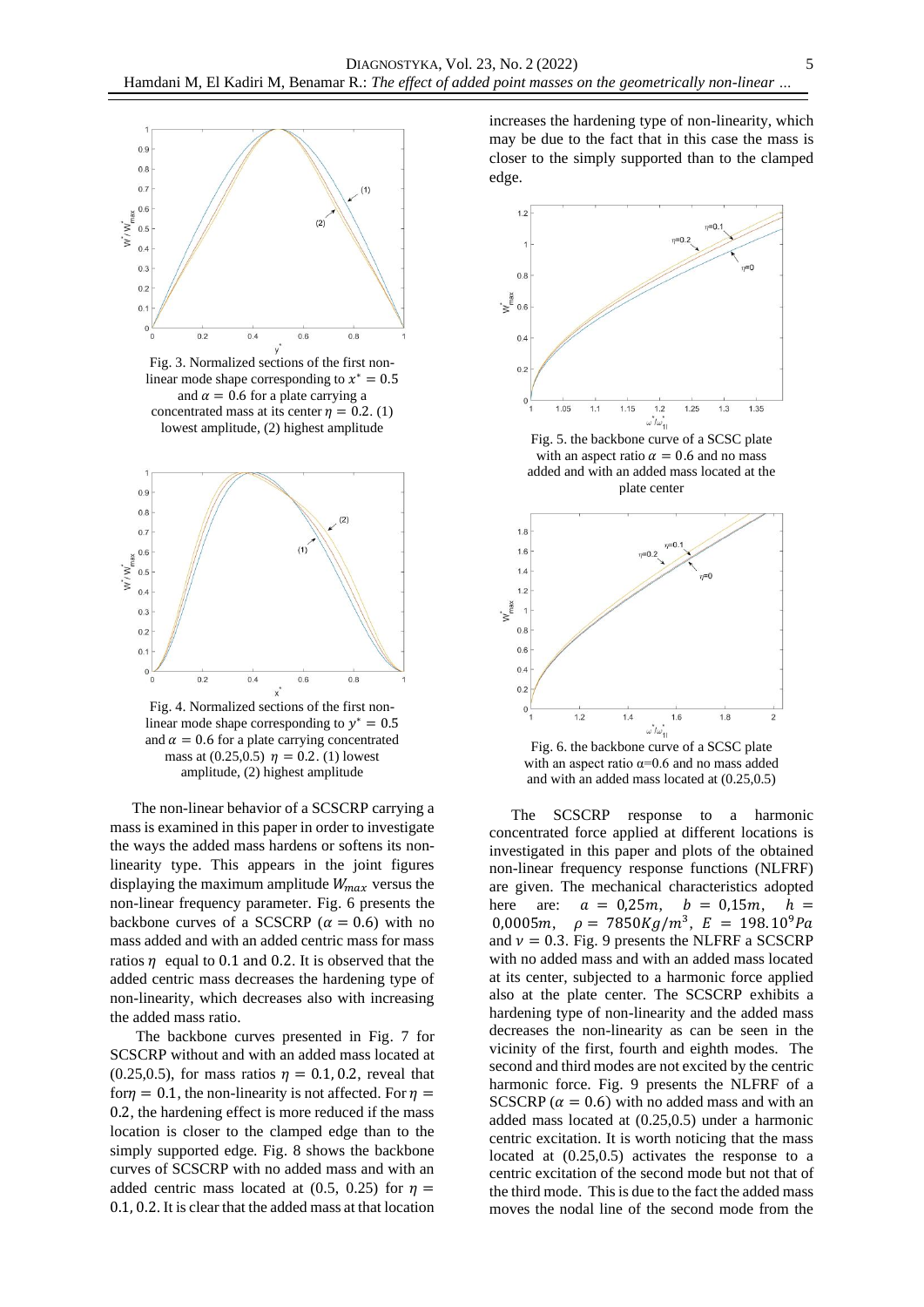plate middle line. Also, it activates the response to the sixth mode. This observation may be useful in understanding that an added centric or eccentric mass may affect unexpectedly the dynamics of a SCSCRP which requires a careful analysis.



Fig. 7. the backbone curve of a SCSC plate with an aspect ratio  $\alpha$ =0.6 and no mass added and with an added mass located at (0.5,0.25)



Fig. 8. the non-linear frequency response function of a plate  $\alpha = 0.6$  subjected to a centric harmonic concentrated force  $F =$  $0.3N$ . The continuous line: no added mass. The discrete line: an added mass located at the plate center  $\eta = 0.1$ 



Fig. 9. the non-linear frequency response function of a plate  $\alpha = 0.6$  subjected to a centric harmonic concentrated force  $F =$  $0.3N$ . The continuous line: no added mass. The discrete line: an added mass located at  $(0.25, 0.5)$   $\eta = 0.1$ 

### **4. CONCLUSION**

The semi analytical model presented here for linear and non-linear vibrations of a SCSCRP with an added point mass has been first successfully validated by comparing the results obtained for the linear frequencies with those available in the literature. The presence of the added mass changes the mode shape by concentrating the deformation at the added mass location, and this effect appears more for low plate aspect ratios. In the case of non-linear vibrations, the added mass modifies the configuration of the mode shape as in linear vibrations with slight deformations beside the location of the added mass in the simply supported direction. Also, it is worth noticing that the hardening non-linearity type of SCSCRP plates increases if the added point mass is placed in the simple supports direction and decreases if the mass is placed at the plate center or in the clamped supports direction. Also, the presence of an added eccentric mass activates the participation in the response of antisymmetric modes to a centric harmonic excitation because of the changes it induces in the whole modal distributions, including frequencies and nodal lines. This shows that a mass addition may lead, if not well controlled, to unexpected situations, requiring careful attention. Also, non-linear frequency response functions have been obtained for the first time, based on iterative numerical solution in each case of the complete set of non-linear algebraic equations, for various SCSCRP carrying a centric or an eccentric added mass. The obtained results by the present model allows predicting the vibration characteristics of a plate with an added mass. The necessary precautions could then be made when diagnosing a vibrating structure since the presence of the added mass changes the configuration of the linear and nonlinear mode shapes and the response to a forced excitation and the changes depend on the position of the added mass.

**Author contributions:** *research concept and design, M.H., R.B; Collection and/or assembly of data, M.H.; Data analysis and interpretation, M.H., M.E.K., R.B.; Writing the article, H.H., R.B.; Critical revision of the article, M.H., R.B.; Final approval of the article, M.H., R.B.*

**Declaration of competing interest:** *The authors declare that they have no known competing financial interests or personal relationships that could have appeared to influence the work reported in this paper.*

### **REFERENCES**

1. Low KH, Chai GB, Lim TM, Sue SC. Comparisons of experimental and theoretical frequencies for rectangular plates with various boundary conditions and added masses. International Journal of Mechanical Sciences. 1998;40(11), 1119-1131.